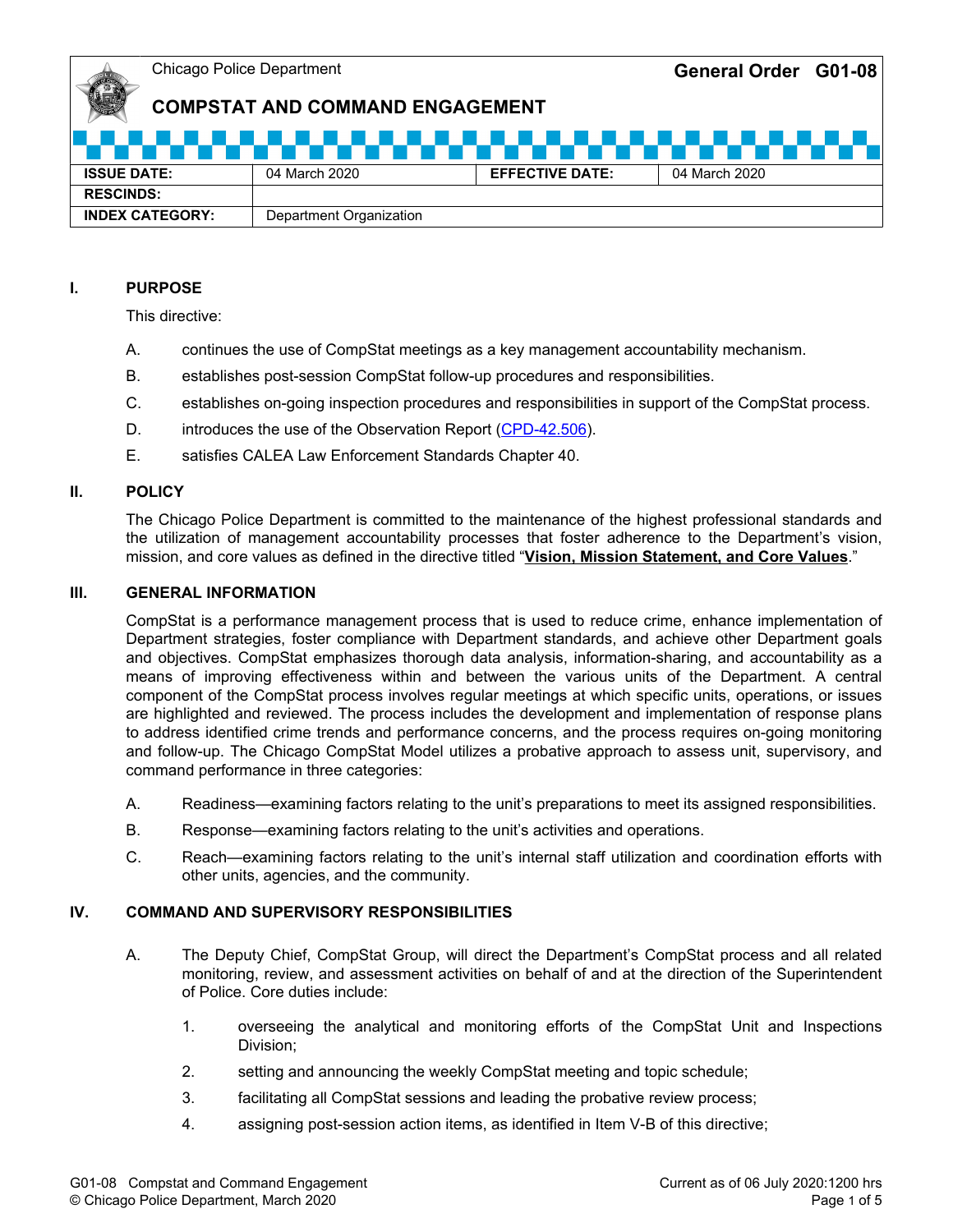- 5. reviewing all Observation Reports ([CPD-42.506\)](http://directives.chicagopolice.org/forms/CPD-42.506.pdf), prepared by the Inspections Division in support of the CompStat process, and assigning follow-up responsibilities consistent with Item VI of this directive; and
- 6. providing recommendations to the Superintendent of Police, First Deputy Superintendent, Office of Operations; Deputy Superintendent, Office of Constitutional Policing and Reform; and the department's chiefs regarding observed performance concerns, as well as the need to schedule Strategic Support Sessions, as identified in Item V-A of this directive.
- B. All chiefs will:
	- 1. attend and actively participate in the CompStat meeting review process, unless excused by the Superintendent, First Deputy Superintendent, Office of Operations; or Deputy Superintendent, Office of Constitutional Policing and Reform, and
	- 2. ensure all units under their direction fully engage in the CompStat process and properly complete all assigned unit-level review and assessment response activities.
- C. All deputy chiefs, district and unit commanders, as well as non-exempt unit commanding officers and supervisory members under CompStat review will:
	- 1. attend and actively participate in the CompStat meeting process as directed;
	- 2. prepare response reports and plans addressing performance concerns identified through the CompStat process; and
	- 3. actively engage in their assigned duties and take the appropriate supervisory actions to address all performance concerns identified via the CompStat process.

# **V. COMPSTAT MEETINGS AND POST-SESSION ACTION ITEMS**

- A. CompStat Sessions Types
	- 1. Regular Session:
		- a. reviewing unit operations, associated crime conditions, and investigative and support functions for the unit's area of responsibility.
		- b. involving the unit commander or commanding officer, the executive officer (if one is assigned), and other key unit supervisory staff.
		- c. involving the corresponding deputy chief for the unit under review.
		- d. involving other command and supervisory personnel with associated operational, investigative, or support functions relating to the unit under review.
		- e. including the Superintendent, First Deputy Superintendent, Deputy Superintendent, and the chiefs as executive reviewers.
	- 2. Strategic Support Session:
		- a. providing supplemental review of unit operations, and focusing on unaddressed areas of performance concern identified through the Compstat process.
		- b. seeking the development of specific performance enhancement strategies, and providing performance guidance in executive session.
		- c. involving the unit commander or commanding officer and executive officer (if one is assigned), as well as the corresponding deputy chief for the unit under review.
		- d. including the Superintendent and/or the First Deputy Superintendent or Deputy Superintendent and corresponding chief as executive reviewers.
	- 3. Special Topic Session:
		- a. covering issues requiring wider review and collaboration beyond the regular review process.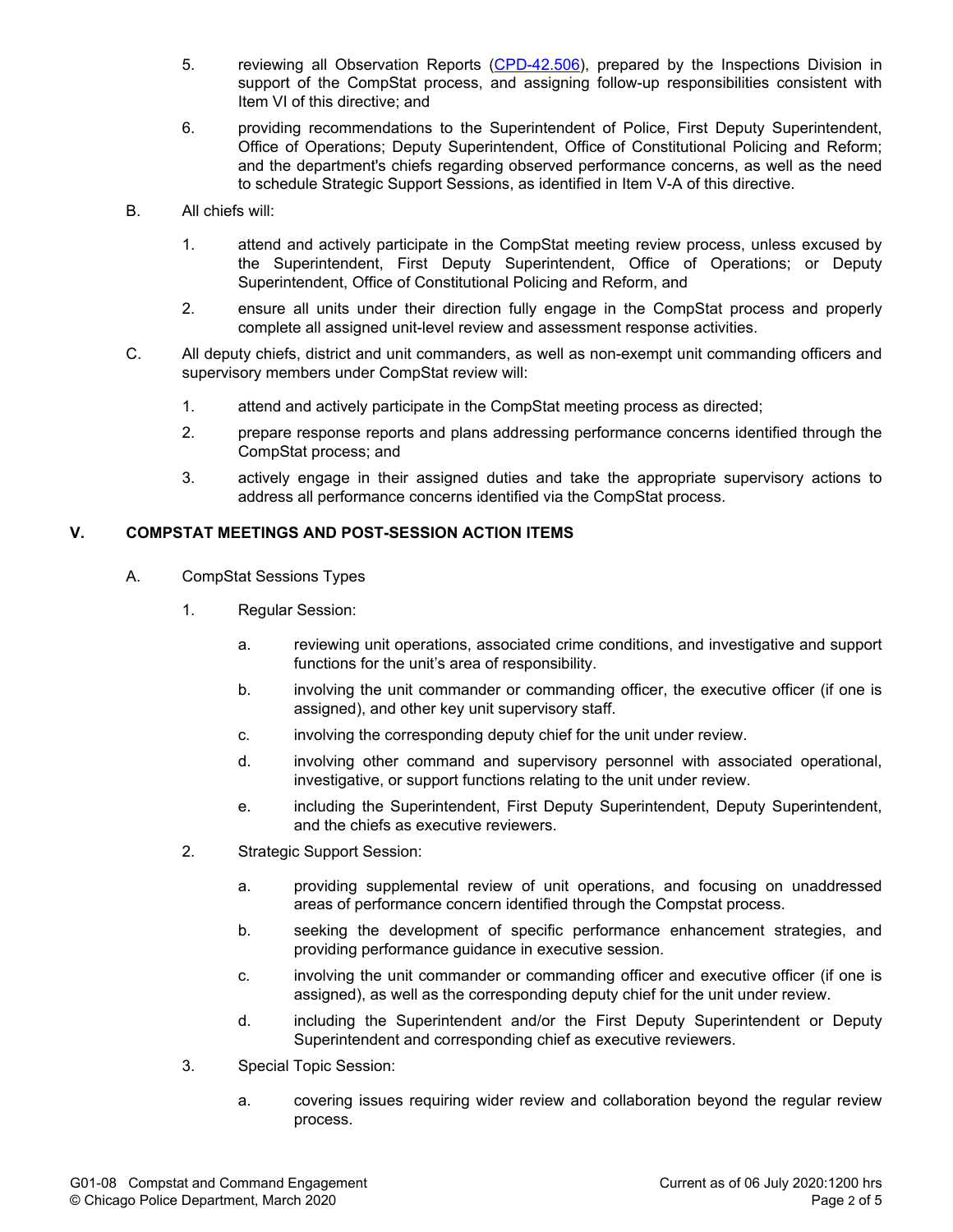- b. involving personnel from various Department units and other agencies as appropriate to the topic and directed by the Deputy Chief, Compstat Group.
- c. including, as participants and executive reviewers, the Superintendent, and/or First Deputy Superintendent, and/or Deputy Superintendent, and the involved chiefs.
- B. Post-Session Action Items and Follow-Up
	- 1. The Deputy Chief, CompStat Group, may direct post-session action items to the reviewed and other participating units when additional information is needed or the development of a response plan is determined to be of value.
		- **NOTE:** Action items may be communicated to the corresponding unit personnel orally during the session and/or via email or report from the CompStat Unit after the session.
	- 2. Department command and supervisory personnel assigned post-session action items will:
		- a. perform the analysis, take the appropriate action, and prepare a written response as directed and within the communicated due date.
		- b. forward the required To-From-Subject Report, addressed to the Superintendent of Police and to the attention of the Deputy Chief, CompStat Group, by:
			- (1) submitting original paper report via their chain of command, and
			- (2) providing an advance copy of the report approved by the unit commander via email sent to compstat@chicagopolice.org.
		- c. CompStat and Inspections Division personnel will conduct follow-up reviews of postsession action item unit response reports on a periodic basis and when directed by the Deputy Chief, CompStat Group.

### **VI. ONGOING MONITORING, INSPECTIONS, AND SUPPORT**

- A. The Commander, Inspections Division, in consultation with the Deputy Chief, CompStat Group, will assign field inspectors and other division personnel in support of the CompStat process and monitoring Department efforts relating to:
	- 1. community engagement efforts
	- 2. crime scene responses and investigative procedures
	- 3. cross-unit collaboration
	- 4. equipment and vehicle/fleet usage
	- 5. facility conditions
	- 6. manpower and staffing
	- 7. proactive policing efforts
	- 8. radio procedures
	- 9. roll call and check-off procedures
	- 10. Strategic Decision Support Center Initiative activities
	- 11. supervisory engagement
	- 12. uniform and appearance compliance
	- 13. other matters impacting unit performance and departmental effectiveness, and compliance with the consent decree between the City of Chicago and the Illinois Attorney General.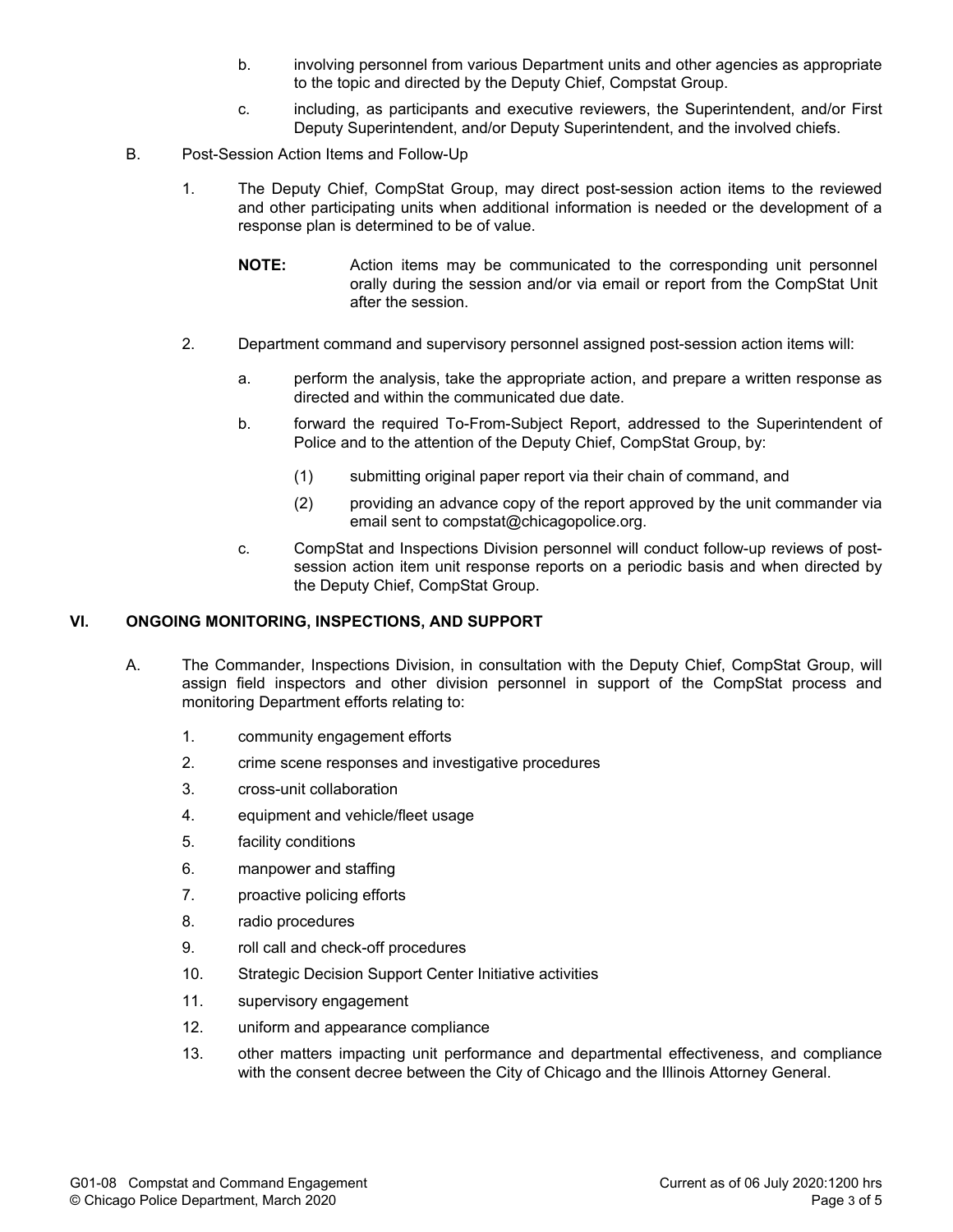- B. Inspections Division personnel engaging in CompStat-related monitoring will prepare an Observation Report [\(CPD-42.506](http://directives.chicagopolice.org/forms/CPD-42.506.pdf)):
	- 1. indicating the corresponding topics that are the subject of the observation.
	- 2. classifying the observation type as either:
		- a. "Complimentary Performance";
		- b. "Within Standards"; or
		- c. "Performance Concern."
	- 3. providing time, place, and location details, and a summary of the observation.
	- 4. identifying the involved unit supervisory personnel contacted regarding the observation.
	- 5. submitting the report for review by the Commander, Inspections Division, and forwarding to the Deputy Chief, CompStat Group.
- C. The Deputy Chief, CompStat Group, for submitted Observation Reports [\(CPD-42.506](http://directives.chicagopolice.org/forms/CPD-42.506.pdf)), will:
	- 1. identify which reports will require further review at the involved unit level, and a reply approved by the commander/commanding officer of the involved unit(s).
	- 2. include recent reports and patterns of prior reports during the prior twelve months into the analysis of units up for review during a CompStat session.
	- 3. return the report to the Commander, Inspections Division, for tracking and distribution.
- D. Unit commanders/commanding officers receiving an Observation Report ([CPD-42.506\)](http://directives.chicagopolice.org/forms/CPD-42.506.pdf) will:
	- 1. review the report.
	- 2. for those reports requiring further unit review and a reply, ensure:
		- a. the report is personally prepared or assigned to an appropriate unit supervisor to conduct the required review.
		- b. the appropriate supervisory action is taken or required response plan implemented.
		- c. the reply section of the report is completed within 14 days, and the approved reply:
			- (1) is returned to the Inspections Division via the chain of command, and
			- (2) an electronic copy is emailed to compstat@chicagopolice.org .
- E. The commanding officer of the CompStat Unit and Commander of the Inspections Division will coordinate the processing and review of all Observation Reports [\(CPD-42.506](http://directives.chicagopolice.org/forms/CPD-42.506.pdf)), ensuring:
	- 1. tracking and return of all reports requiring a unit reply, and when not received within 14 days, sending notification of the delinquent report to the corresponding unit commander/ commanding officer.
	- 2. all reports completed during the prior twelve months that correspond to the units under review for a CompStat session are included in the session preparation materials provided to the Deputy Chief, CompStat Group.

# **VII. ANALYTICAL SUPPORT**

A. The commander/unit commanding officer of all units will cooperate with the CompStat Unit staff in the timely delivery of all requested reports and documentation during the review preparation process.